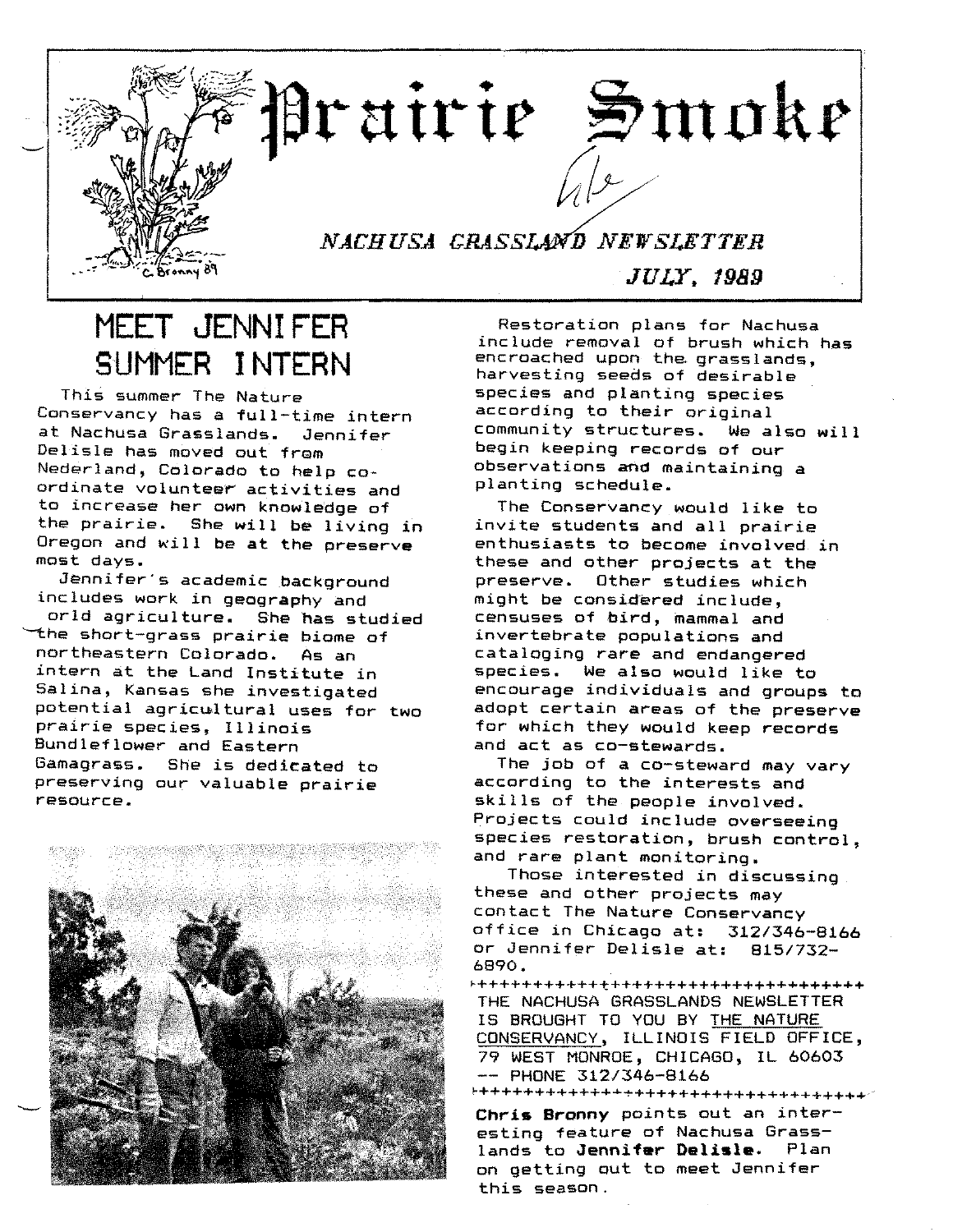#### WANTED - A NEST SITE

by Jennifer Delisle

"What's that?" "Wow! That's Lespedeza leptostachya: it's on the endangered species list!" "No silly, I mean that *eerie* bird call. Hear it?"

Some folks get crazy over plants; with me it's birds. I can blindly trample a Hill's thistle in full bloom while in search of a distant songster. Take an early morning walk on the prairie: the  $air$  is full of sound!

The prairie supports a wonderful variety of birdlife. Some birds merely pass by on the way north, others come to *rear* their young~ a few *are* lifetime residents. And while some species *are* rather widespread in their distributions and habitats others *are* specifically adapted to the few remaining patches of prairie left in the United States.

The dickcissel and song sparrow for example, are adapters. They will nest in the grass, a low shrub or an abandoned pasture. They will sing perched atop whatever affords the greatest view be that a post, shrub or dried flower stalk. Kingbirds and brown thrashers have also adapted to manmade changes in the landscape. They have taken advantage of the tree-lined fencerows which now divide what was once continuous prairie.

The bobolink, meadowlark and upland sandpiper have not adapted quite so well. These grassland birds must have relatively



undisturbed prairies in which to nest. Given no choice, they will nest in alfalfa fields; their abundance in an area is dependent upon local haying dates. Walking out on a newly-mown field I have seen the disastrous effects of poor timing -- over-turned nests and broken eggs.

The remaining pockets of prairie are constantly in danger of being destroyed. Such habitat has been steadily diminishing since the first pioneers moved into the prairies. Land that was spared the plow was turned over to livestock grazing. Fires were extinguished and shrubby vegetation took over. Native woody species migrated onto the prairies and exotics were introduced as hedges. The most notorious of these is multiflora rose.

It is true that multiflora rose provides habitat for many birds including dickcissels, kingbirds, and thrashers. But there is plenty of it to satisfy their needs along roadsides, in tencerows and in pastures. Its spread has become such a problem  $\backsim$ that its planting is prohibited in Illinois. It threatens to take over what little remains of the prairie.

The grassland birds probably had a party when The Nature Conservancy acquired Nachusa Grasslands. Their land was saved from the developers' bulldozer. They could count on having beautiful grassy nesting sites for ..•how long? Not long if the multiflora rose has its way! Without management practices which control their spread this and other shrubby species will soon take over. The grassland birds will tind their habitat shrinking even more.

When you see a volunteer cutting brush out at Nachusa Grasslands - ' thlnk of the dicktissel, the kingbird, the brown thrasher. They have other nesting options. Then think of the meadowlark, the bobolink, and especially the upland sandpiper which is endangered in Illinois. What *are* their options?

-2-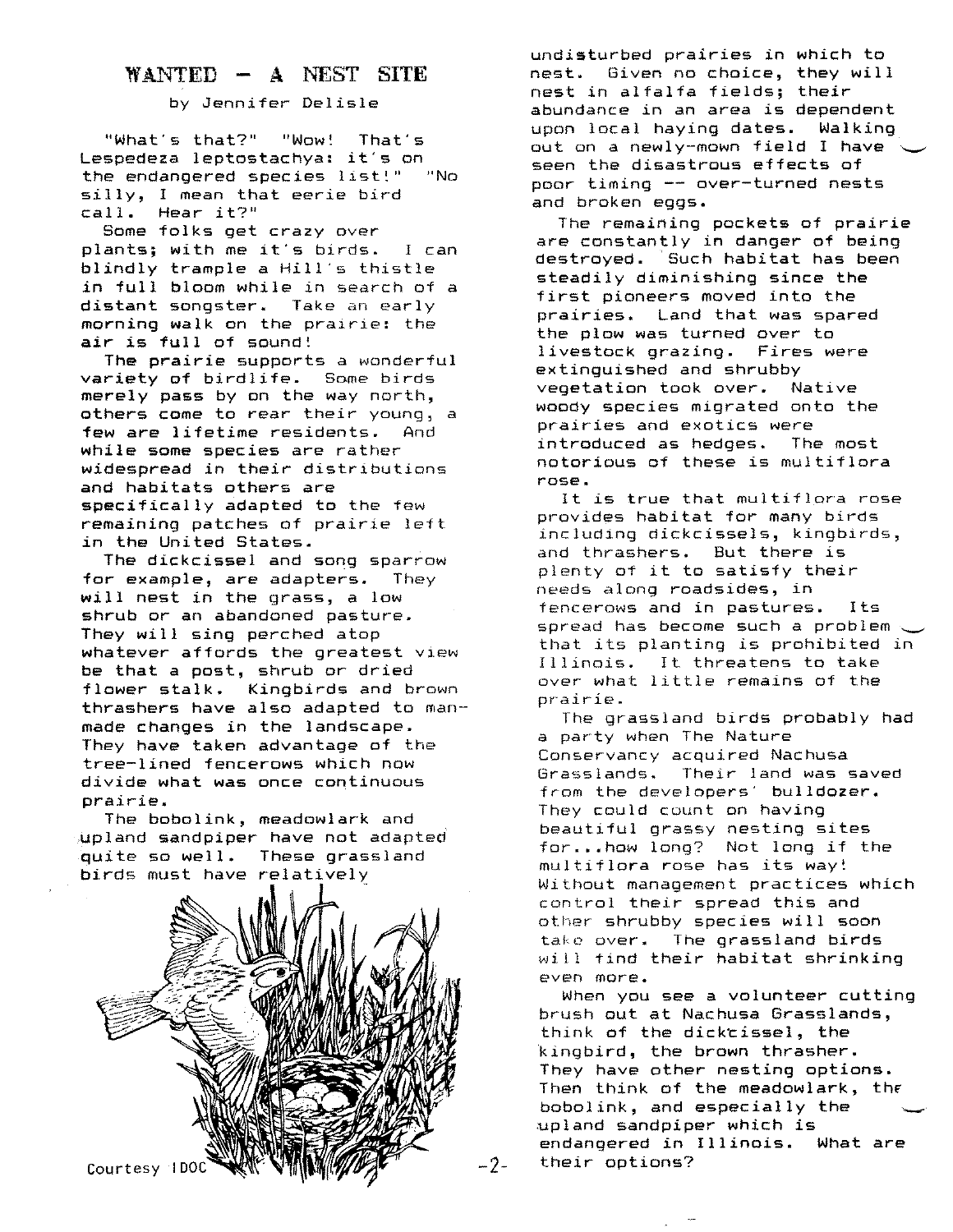# $\mathfrak{B}$ ummer Schedule of Events Narhusa Grasslands<br>1989

f

SATURDAY, JULY 15  $\overline{B: 00 A.M.}$ 

INTRODUCTION TO NACHUSA GRASSLANDS! FOR ALL YOU FOLKS WHO ARE UNFAMILIAR WITH THE AREA, THIS IS A CHANCE TO LEARN ABOUT THE ILLINOIS CHAPTER OF THE NATURE CONSERVANCY'S LARGEST PRAIRIE PRESERVE. WE'LL TALK ABOUT THE HISTORY, FLORA AND FAUNA, AND RESTORATION PLANS FOR THE FUTURE. BRING ALONG LOPPERS AND WE'LL HELP THE PRAIRIE COME BACK AS WE WALK ALONG!

-r MONDAY, JULY 17

 $\overline{B:OO A.M.}$ 

 $\sum_{i=1}^n$ 

\\\\\

**Report** 

 $\mathscr{D}(\mathcal{V})$ *c~)*

THIS SHOULD BE A GOOD TIME TO ATTACK THE SUMAC ON SCHAFER KNOB. I THINK IF WE PUT SOME SERIOUS STRESS ON THE PLANTS NOW, WE'LL BE IN GOOD SHAPE TO SPEED UP THE RETURN OF THE PRAIRIE ON ONE OF THE HIGHEST QUALITY KNOBS OF THE PRESERVE.

\*SPECIAL EVENT\* MUSIC DAY AT NACHUSA GRASS-LANDS: GATHER FOR A DAY OF SONG AND CELE-BRATION ON THE PRAIRIE. WE'LL MEET AT 9:30 A.M. FOR BRUSH CLEARING (BRING SAWS, LOPPERS, AND AXES), HAVE A SACK LUNCH UNDER THE OAKS, THEN AROUND 4:00 P.M. RELAX IN THE SHADE FOR MUSIC, POETRY AND STORIES OF THE PRAIRIE. BRING INSTRUMENTS, VOICES AND PERHAPS A FAVORITE STORY OR POEM TO SHARE. MEET AT STONE BARN ROAD ENTRANCE. \*

SAVANNA DAY. COME HELP AND RESTORE ONE OF ILLINOIS' RAREST ECOSYSTEMS. MEET AT STONE STONE BARN ROAD ENTRANCE.\*

KEITH BLACKMORE FROM THE NW ILLINOIS CHAPTER OF THE AUDUBON SOCIETY WILL LEAD A BIRD WALK FROM<br>7:00 - 9:00 A.M. MEET AT THE MAIN SIGN ON LOWDEN ROAD. BRUSH CLEARING AFTERWARD FOR ANYONE SO INSPIRED BY THE PRAIRIE BIRDS, THAT THEY WANT TO HELP SAVE THEIR HABITAT!

EVENING WALK ON THE PRAIRIE WITH CHRIS BRONNY! CHRIS WILL WALK AROUND THE PRESERVE WITH US, IDENTIFYING PLANTS, POTENTIAL SEED SOURCES AND DISCUSS THE PROGRESS WE'VE MADE SO FAR. MEET DISCUSS THE PROGRESS WE'VE MADE SO FAR. ON LOWDEN ROAD AT 6:00 P.M. FOR THE WALK, OR 4:00 P.M. FOR BRUSH CLEARING.

<sup>V</sup> 9:30 A.M.- BRUSH 4:00 P.M.- MUSIC ~

*~f* SATURDAY, JULY 22

1ONDAY, JULY 24 8:00 A.M.

> SATURDAY, JULY 29  $7:00 - 9:00 A.M.$

MONDAY, JULY 31 4:00 P.M. - BRUSH 6:00 P.M. - WALK

중 M. H. Werner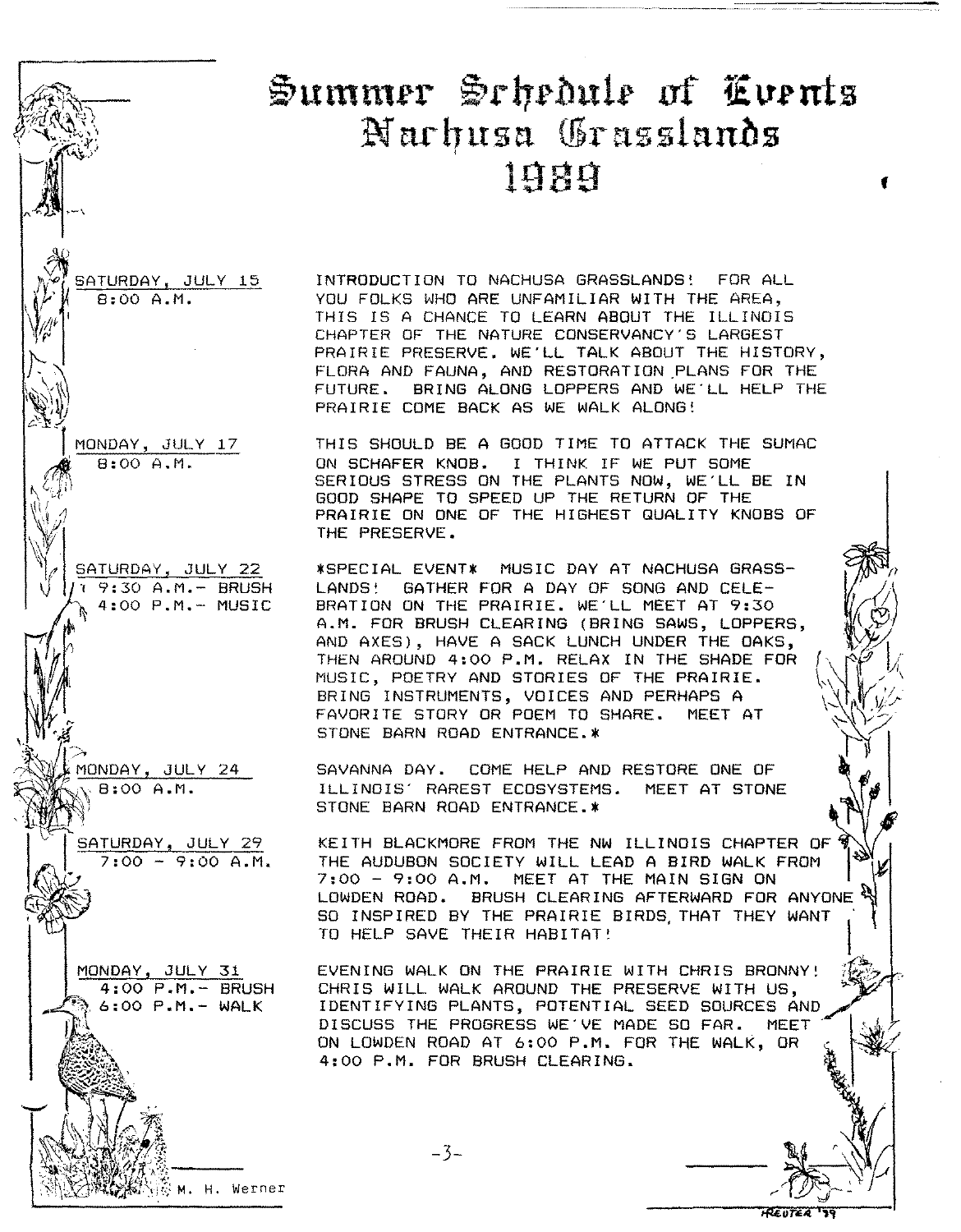ATURDAY, AUGUST 5 FENCEROWS! TIM KELLER HAS DONE A WONDERFUL JOB 8:00 A.M.

MONDAY, AUGUST 7  $8:00A.M.$ 

SATURDAY, AUGUST 12 8:00 A.M.

MONDAY, AUGUST 14  $5:00$   $P.M.$ 

8:00 A.M.

8:00 A.M.

FALL SEEDING PLANNING GROUP. WE'LL SCATTER SOME EARLY-GATHERED SEED, HAVE A PICNIC SUPPER AND ORGANIZE SEED GATHERING EXPEDITIONS FOR THE FALL. MEET AT 5:00 P.M. ON LOWDEN ROAD.

OF REMOVING OLD FENCE FROM THE PRESERVE - NOW LET'S SEE WHAT WE CAN DO ABOUT THE TREES! BRING BOW SAWS AND AXES IF YOU HAVE THEM.

THROUGH ONE OF THE MOST BEAUTIFUL, BUT SELDOM SEEN PORTIONS OF THE PRESERVE - THE WETLAND COMPLEX OF FENS, SEDGE MEADOWS, AND SPRINGS. MEET AT STONE BARN ROAD ENTRANCE\* AT 8:00 A.M.

THE SAVANNA AREA IS BEING THREATENED! WE'LL GIRDLE THE INVADING TREES TO SAVE THE OAKS. BRING SAWS AND AXES. MEET AT STONE BARN ROAD

TRAIL BLAZING DAY. HELP US CLEAR TRAILS

PREPARE TO GET YOUR FEET WET!

ENTRANCE\* AT 8:00 A.M.

SATURDAY, AUGUST 19 A KITTENTAIL RESCUE! THE KITTENTAILS LOOK GREAT THIS YEAR. BUT THEIR HABITAT IS BEING LOST TO SHRUBBY INVADERS. LET'S PAMPER THOSE KITTENTAILS BY CUTTING BACK THE BRUSH!.  $~\mathbb{C}^{3/2}$ 

BRING LOPPERS  $\mathbb{Z}$ MULTIFLORA ROSE APPRECIATION DAY! AND GLOVES.

,<u>;SATURDAY, AUGUST 26</u> SUMAC CHECK-UP AND TREE GIRDLING ON SCHAFER  $B:OO A.M.$ KNOB.

*~.,\~ .»* MONDAY, AUGUST 28 6:00 P.M.

10NDAY, AUGUST 21

I

بر<br>أو

 $4.7.7$ j

• J

SATURDAY. SEPTEMBER 2 2:00 P.M.

EVENING STROLL ON THE PRAIRIE - BLAZINGSTARS SHOULD BE IN THEIR FULL GLORY! MEET AT 6:00 P.M. ON LOWDEN ROAD.

\*STONE SOUP 11\* LAST YEAR'S STONE SOUP WAS SUCH A SUCCESS WE'D LIKE TO DO IT AGAIN! BRING PEAS, CARROTS, ETC. FOR SIMMERIN' IN THE CAULDRON. THANKS TO EVERYONE WHO IS HELPING NACHUSA GRASSLANDS RETURN TO ITS PRESETTLEMENT QUALITY! GATHER IN NW CORNER OFF STONE BARN ROAD AT 2:00 P.M.

For all events we'll meet at 8:00 a.m. at the Nachusa Grasslands sign on Lowden Road unless noted otherwise. Wear long pants, a long-sleeved shirt, hat, and good walking shoes (tick repellant is also recommend-@d). Bring gloves, tools (loppers, bow saws, axes - we'll have a few ~. tools on hand), water and lunch. Call Jennifer Delisle at *915/732-6890* if you have any questions, suggestions, or need directions •

\* From Lowden Road, turn west onto Stone Barn Road. Look for sign on  $\mathbb{C}$ <br>south side of Stone Barn Road. 'south side of Stone Barn Road.

 $-4-$ 

*r~~-- <sup>J</sup>*

 $\mathbf{I}$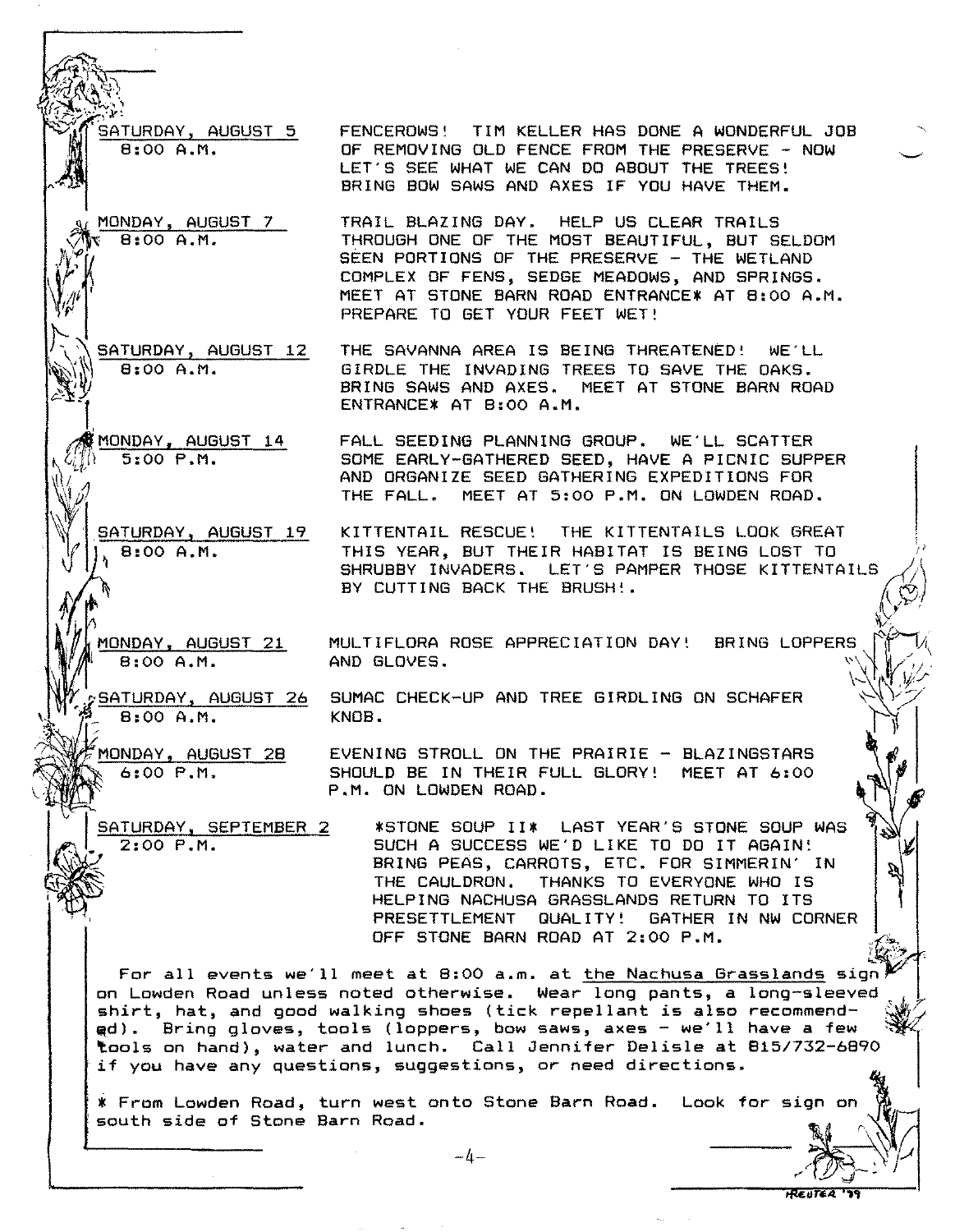

# **PRA I RI E' S PROGRESS**

By Chris Bronny

Despite last year's drought, the prairie is becoming established in the fall 87 and 88 seeded portions of the preserve.

Although it is still too early to tell which grasses are there, a number of forbs are coming in strong including pale purple coneflower, rough blazingstar, and stiff goldenrod. A few silphium and lespedeza seedlings were also noticed.

Not surprisingly, the best prairie in the seeded areas was found at the top of the dry gravelsandy knobs due to little competition from the non-native weeds. It is into these areas that we recently scattered needlegrass and Junegrass.

In the wetter swales of the preserve, wild hyacinth and prairie betony seed was scattered.

Dennis Lubbs and I are doing some limited wetlands restoration in the prairie potholes found in the center portion of the preserve. Spores of royal fern and seeds of high-quality wetland species are being introduced.

In the savanna areas in the NW corner of the preserve, first year blooms of bottlebrush grass and Virginia wild-rye have been seen, and a limited amount of Jacob's ladder, wild columbine, and wild blue phlox was broadcast.

Good news for the regal fritillaries! It looks as if the bird's foot violet is beginning to disperse itself from its main location (Tim's knob) and is establishing itself on the northfacing lower slopes of adjacent knobs.

It was a nice surprise to find a beautiful clump of wild quinine at the top rim of a swale where it hadn't been noticed before.

Violet wood-sorrel, false dandelion, spiderwort, little bluestem, kittentails, and pink sandwort all looked healthy this year. Areas that were. burned April 22 responded'dramatically to the fire, top-killing the multiflora rose and setting back the islands of weedy brush found in the swales between the knobs. And of course, pale purple coneflower on the high quality knobs of the preserve was phenomenal.

~R~~~~RhR~R~~~~R~R~R~d~~R~R~R~~~~

#### **VISITOR'S GUIDE**

Nature Conservancy volunteer Jennifer Vogelgesang is creating a visitors' guide to a part of Nachusa Grasslands. The guide will outline a walk through a large area of prairie and rock outcropping west of the main entrance on Lowden Road. It will describe many interesting features and explain the ecological significance of the area. A map will be included.

Jennifer hopes to eventually make several guides, each high-lighting a specific portion of the preserve. These guides will be extremely helpful in acquainting visitors with the beauty and *im*portance of Nachusa. Thanks to Jennifer for giving her time and talents to this much-needed project!



BADGER (Taxidea taxus) What to look for: flattened body, short legs; shaggy fur; black facial pattern; white stripes on top of head.

 $-5-$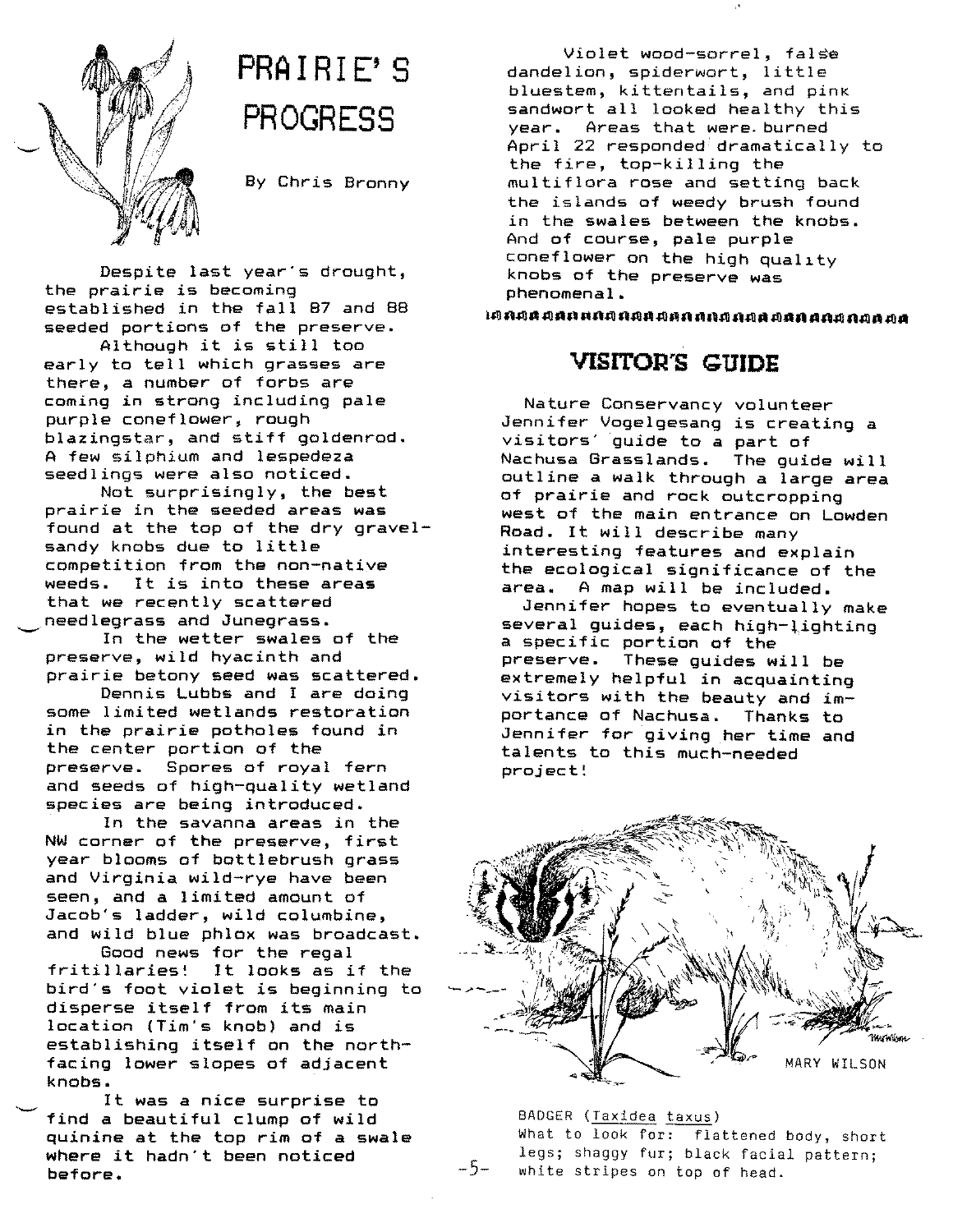## HOUSEWIUES HAUE **MORE FUN! ~**



by Carol Jackley

I was just a housewife. Then my children grew up and left to find their roles in life. wondered what to do with all my spare time that I never knew I had. A friend of mine, Isabel Johnston, introduced me to the wonderful world of butterflies and I was completely hooked. For three years I spent the summers collecting, studying or just enjoying them fly around me.

My children, husband and neighbors looked at me with raised eyebrows as I chased around my yard with my faithful net and book, studying as many varieties as dared to come into my path. It wasn't long after that the children were bringing me specimens from their workplaces and the neighbors would call my attention to a butterfly in their yard.

I ended up after three years with a 4x5 foot board of specimens that I had collected of both butterflies and moths from the Sterling area and many vacations. I donated this to the Nature Center at Sinnissippi Park in Sterling.

Three years ago I was asked to help with a butterfly count at Nachusa Grasslands. This is a wonderful place to go not only for butterflies but also to see beautiful prairie flowers, grasses and birds. As I was counting the different species of butterflies I was rewarded with seeing my first Regal Fritillarys which abound in the milkweed that grows there. I was surprised at haw low they fly for such a large butterfly. Sometimes they were so low in the plants that I had to walk through the milkweeds to get to them so I could count them.

Early in the summer the American Copper can be found in ~ large numbers feeding on a small yellow flower. They are very cooperative and sit still for awhile so you can study their sexes and pretty copper calor. The European and Cloudy Wing Skippers flit up and down the road in the Grasslands. The Tiger ahd Black Swallowtails can be seen as well as the Monarch, Painted Lady, Cabbage, Spring Azure, Eastern Tailed Blue and sometimes an early Red Spotted Purple. Later in the summer the Great Spangled and Variegated Fritillary appear as well as the Pearl Crescent, Satyr, Viceroy, Questionmark and the very colorful Red Admiral, to name a few.

On June 10th I went for the first time this summer and was surprised not to see any Alfalfa butterflies but then I remembered that the alfalfa fields are being eaten by the Alfalfa Beetle so now with the lack of food these butterflies will probably be fewer this year.

As I was winding my way back I sat on a rocky knoll and was treated to a pair of Mockingbirds eating berries and to an Upland Sandpiper which flew over giving his wolf whistle to his mate. As I sat there I knew that being just a housewife sure had its rewards.



-6-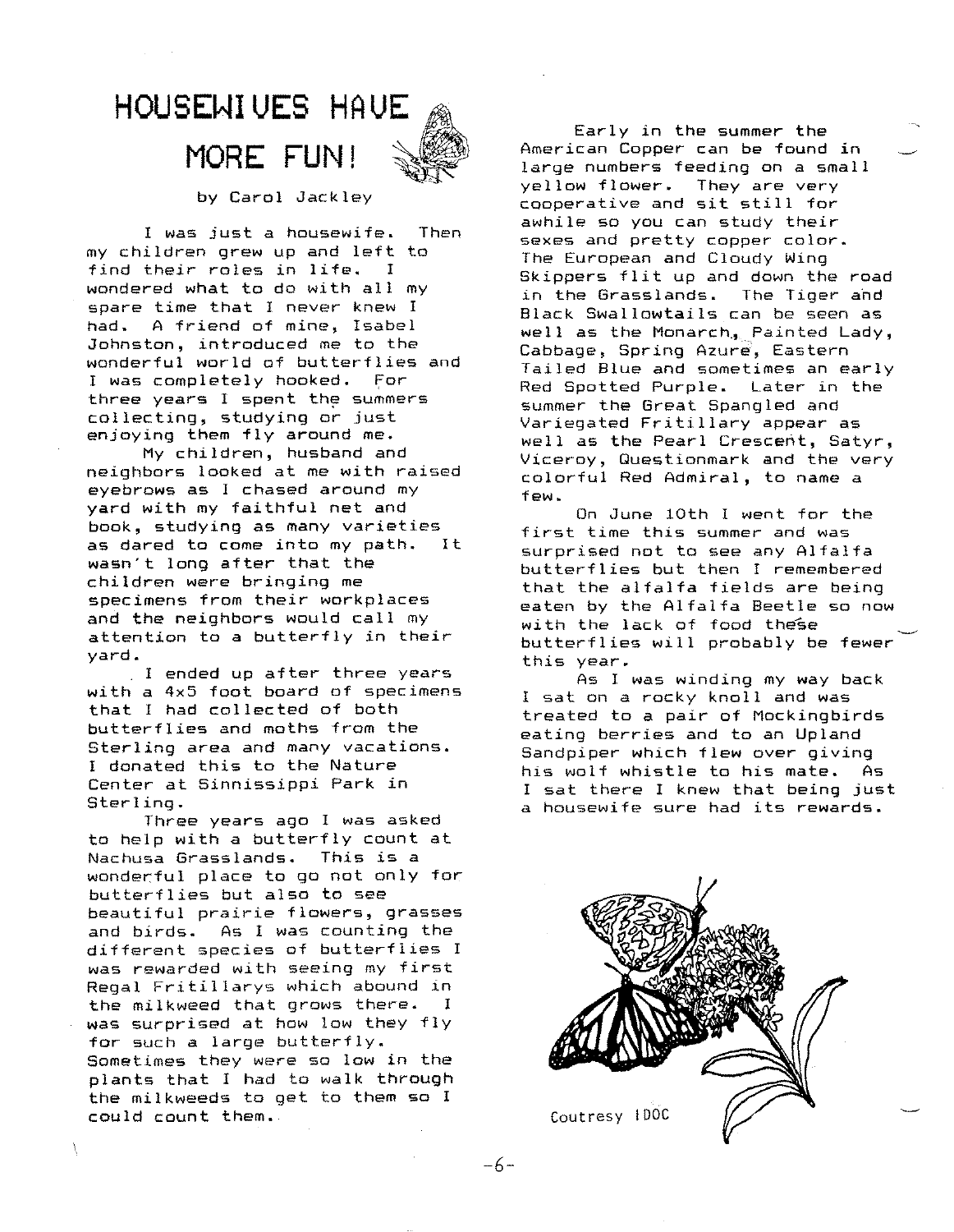

I'd like to sign up for a burn crew.

Send information on volunteer possibilities at Nachusa Grasslands.

Name: \_ Address: \_\_\_\_\_\_\_\_\_\_

The Great Spangled and Regal Fritillary larvae feed on bird foot violet leaves which seem to be numerous on one hill at Nachusa. This is a hill with many of the nicer fall flowers, too. I call it Tim's Limestone Outcrop west.

How do sleepy catchflies and other catchflies use the bugs and ants they kill? On a small part of their stem is a black tar like ring. Here I find caught ants and bugs.

 $(city)$  (state) (zip)

 $-7-$